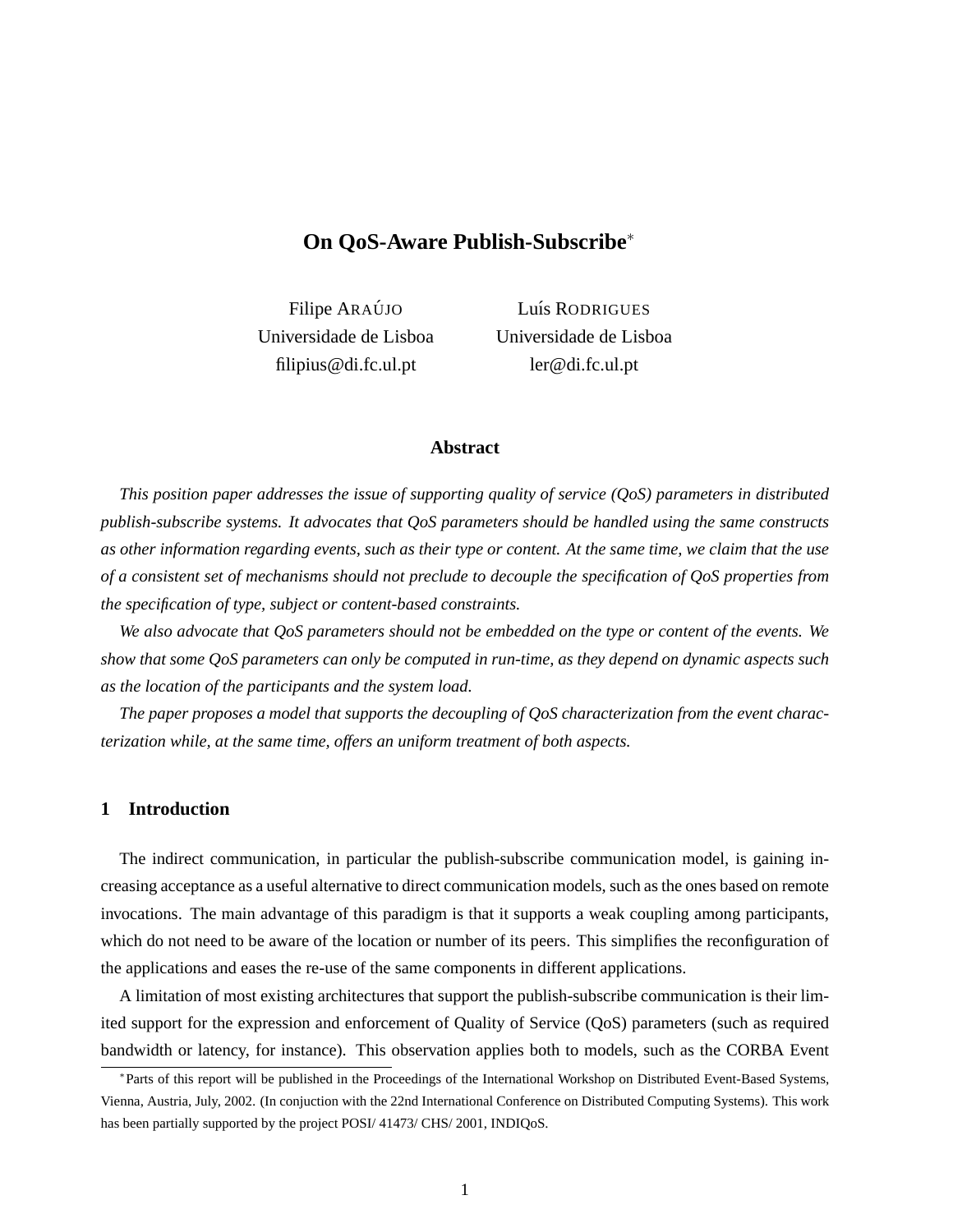Service [12], CORBA Notification Service [11], Java Message Service [14] and to systems, such as CEA (Cambridge Event Architecture) [2], Distributed Asynchronous Collections [9] or SIENA (Scalable Internet Event Notification Architectures) [6]. This is a significant drawback, since QoS features are an important component of applications, and its use and support has been widely studied in the context of direct communication [5, 4, 16, 3].

There is a fundamental reason for the current state of the art: Traditional approaches to QoS provision are based on the establishment of channels or connections that reserve the resources required to provide the desired QoS parameters. This mode of operation fits in a natural way in the direct communication model, where connections are always explicitly setup, but it has an inherent mismatch with the decoupled nature of event based systems. In the indirect communication model, the applications should not be forced to explicitly setup channels. Instead, they should remain oblivious to the number and location of the participants involved in the communication and should be concerned exclusively with the properties of the information they are able to publish or subscribe.

Therefore, a new system model has to be designed to allow the seamless integration of QoS features in indirect communication systems. This model should:

- Allow the application to indirectly determine QoS parameters, by allowing to express QoS properties as a characterization of the information being produced or subscribed.
- Delegate on the message broker the task of establishing the required low-level connections, on behalf of publishers and subscribers. These reservations need to be based on dynamic information: on the number, location and characteristics of producers and consumers and also on the QoS characteristics of the information exchanged in the system.

This position paper proposes that, in publish-subscribe systems, QoS parameters should be treated in a uniform way with regard to other event attributes. In particular, similarly to well known subject-based, content-based, or type-based subscriptions, it should be possible to make QoS-aware subscriptions. On the other hand, the paper argues that QoS-related parameters must be decoupled from the information being exchanged, as several QoS parameters are of a dynamic nature and can only be evaluated in run-time.

The rest of the paper is structured as follows. The key idea of supporting QoS-aware addressing is presented in Section 2. The sketch of a distributed QoS-aware broker architecture to support our model is given in Section 3. Section 4 outlines an instantiation of our architecture on IP networks with RSVP. Section 5 concludes the paper.

### **2 QoS-Aware Publishing and Subscribing**

One of the main advantages of the publish-subscribe model is that it decouples publishers and subscribers in several dimensions. In [10] three dimensions of decoupling are introduced: *space* decoupling (that cap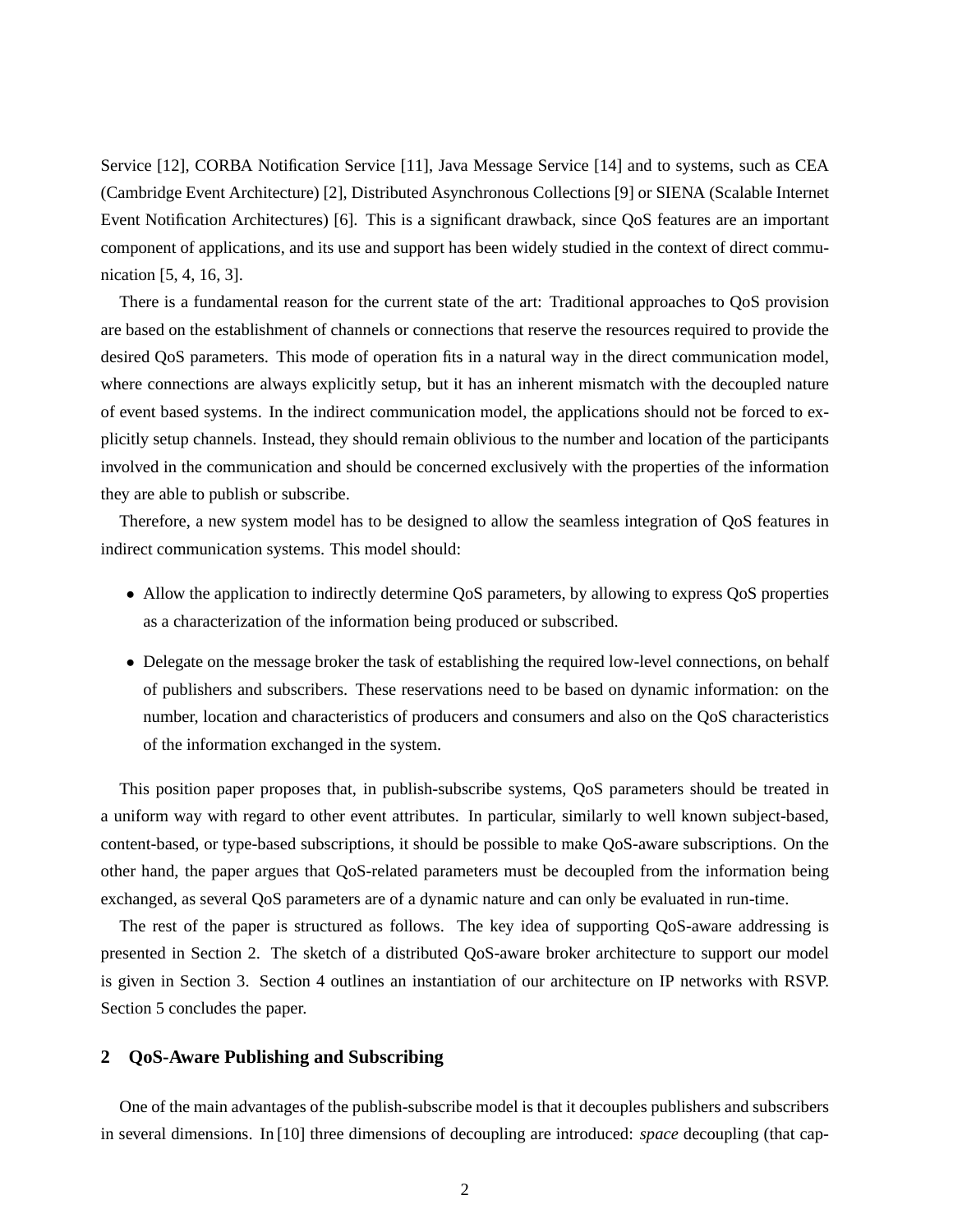tures the fact that interacting parties do not need to known each other); *time* decoupling (that captures the fact that parties do not need to be actively participating in the interaction at the same time); and *flow* decoupling (that captures the asynchrony of the model). In this position paper we address a fourth dimension of decoupling, what we may call *QoS decoupling*, that captures the separation of QoS parameters from the type or content of events.

The model advocated in this paper has the following characteristics. The QoS of the event dissemination is established in run-time, based on the desired properties expressed by subscribers, on the shape of the sources advertised by the publishers, and on available resources. An important aspect of the model is that subscribers should be able to express QoS constraints using the same type of constructs they use to express other sort of constraints (such as content-based constraints). Publishers, on the other hand, do not tie a specific QoS with the information produced. However, they must advertise the *shape* of the information being produced, in the form of an *event QoS profile*. The event QoS profile is used in run-time by the message broker to estimate the resources demanded by a given flow and to match the QoS constraints specified by subscribers with the characteristics of the information produced by publishers. The message broker plays an important role in a QoS-aware publish-subscribe system, because it must ensure that QoS requirements are met. Besides, the message broker must cope with QoS related parameters present in advertisements, notifications and subscriptions.

To make our case we will use the following example. Consider a building where rooms are equipped with a number of temperature sensors. These sensors advertise the room temperature in an event of type Temp. Consider that the attributes of these events are as follows: room, that indicates the room where the temperature is being measured; temperature, that indicates the room temperature; and precision, that indicates the precision of the sensor.

Our case is independent of any particular language construct to be used when specifying notifications or subscriptions. In the following examples we will follow a notion that closely resembles the type-based publish-subscribe model of [8]. Using this model, typical subscriptions would be:

Subscriber <sup>s</sup> = **subscribe** Temp **where** (room  $=$  "lab1")

or

Subscriber <sup>s</sup> = **subscribe** Temp **where** (temperature  $> 60$ )

The first expression corresponds to a subscription of events with the temperature of room "lab1" and the second of events from any room where the temperature is greater than 60. On the publisher side, the interface looks somehow like this: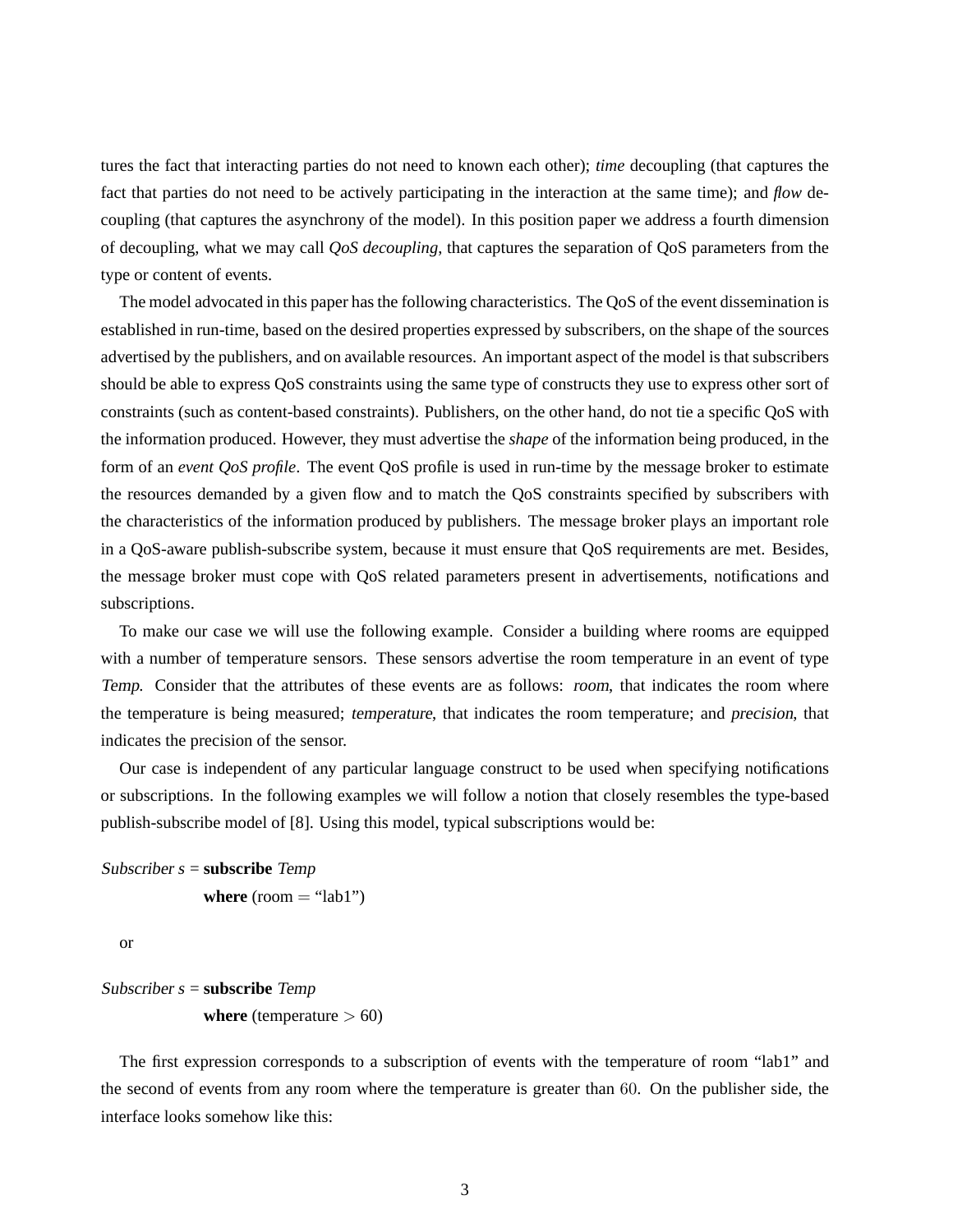#### Publisher  $p = new$  Publisher

**of** *Temp*

withProfile (room="lab1", temperature=any, precision=0.01);

 $e = new Temp (room="lab1", temperature=16, precision=0.01)$ 

### p.publish (e)

The Publisher is an auxiliary component that is used to disseminate events. Among other purposes, it allows the publisher to inform the message broker of the type of events it is going to produce. This information takes the form of advertisements. In the example above, we consider only a *content profile*, the profile that characterizes the content of the information being published. In this example, the publisher states that the events it produces may have different values in the *temperature* field but have a fixed value in the *room* and *precision* fields. This information may be used by the broker to optimize the dissemination of events [7]. We will now discuss how to advertise QoS related profile information (in addition to the *content profile*).

Consider now that each of these sensors has a different QoS parameters. Consider that Sensor1 produces sporadic events, only when it detects a temperature change. Both Sensor2 and Sensor3 produce new events at a periodic pace, but with different periods.

The question is, of course, where to include the QoS characterization of the events, both at the producer and at the consumer. Since we are interested in giving the application designer a uniform interface, we would like to use mechanisms to express the QoS parameters that are similar to the ones used before to express the content of the information being produced.

One possible approach would be to code the QoS information in the event *type*. For instance, one could define two different types: SporadicSensor and PeriodicSensor and include other OoS information, such as the period, as an attribute of the PeriodicSensor type. However, we believe that this approach has several disadvantages. When combined with other QoS attributes, such as reliability or availability, this quickly leads to an explosion of different types for the same information being produced.

One of the main reasons to reject this sort of coupling is that some QoS attributes can only be derived at run-time. Consider for instance the case where a subscriber is interested in receiving a temperature event but wants to specify a minimum latency in the event dissemination. Clearly, the latency is not an inherent property of the information being disseminated. Furthermore, latency is a function of several runtime parameters, such as the relative location of the subscriber and the publisher and the load of the links between these participants.

To address these issues we propose an architecture where publication and subscription operations are augmented with QoS attributes that can be used to define filtering conditions in a similar way to that of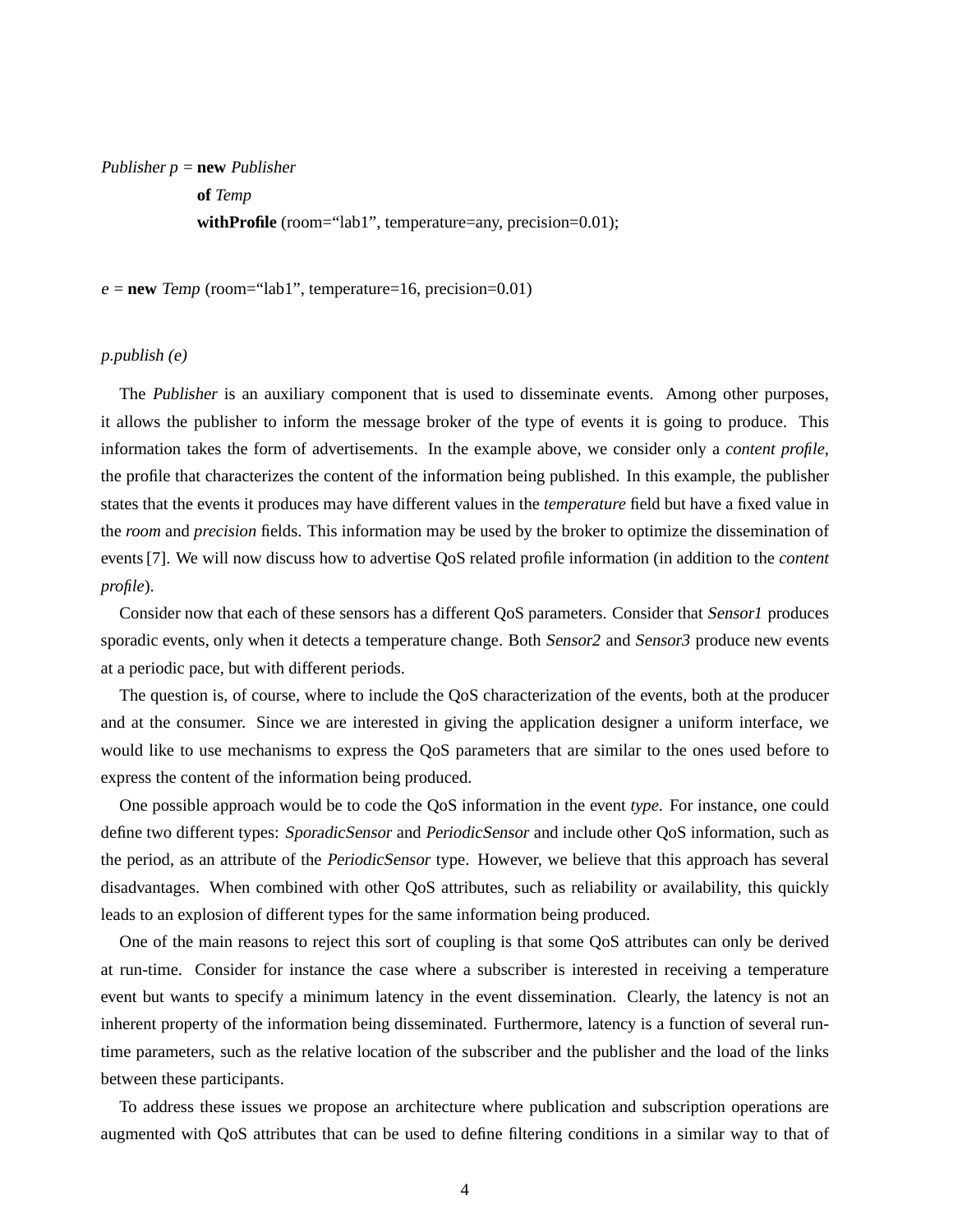content-based filtering. In order to do so, publisher must advertise a profile of the event publishing pattern. In our example above, sensors should characterize the nature of the event pattern, declaring if it follows a sporadic or periodic profile. For instance, the sporadic sensor would declare the shape of the information produced as a *QoS profile* that can be provided in addition to the content profile:

### // Sensor1

```
Publisher p = new Publisher
 of Temp
 withProfile (room="lab1", temperature=any, precision=0.005)
 withQoSProfile Sporadic
```
While periodic sensors would have also to specify the period in order to fully characterize the shape of the source:

# // Sensor2 Publisher  $p = new$  Publisher **of** Temp

withProfile (room="lab1", temperature=any, precision=0.01) **withQoSProfile** Periodic (period  $= 1$ )

### // Sensor3

```
Publisher p = new Publisher
 of Temp
 withProfile (room="lab1", temperature=any, precision=0.01)
 withQoSProfile Periodic (period = 10)
```
Note that while advertisements are not mandatory in non-QoS-aware publish-subscribe systems, they are of utmost importance in a QoS-aware system. In fact, some QoS related information, such as the period, is not a characteristic of each individual event but of the *shape* of the traffic produced by the publisher. Given the type of decoupling aimed in the model proposed here, the *profile* of the source must be advertised independently of each individual publish operation.

On the subscriber side, the desired QoS attributes could be expressed using a filtering condition similar to the one used for the information contents. For instance:

```
Subscription s = subscribe Temp
       where (temperature > 60)
       withQoS ((Periodic(period\langle 1 \rangle) and (latency\langle 10 \rangle)
```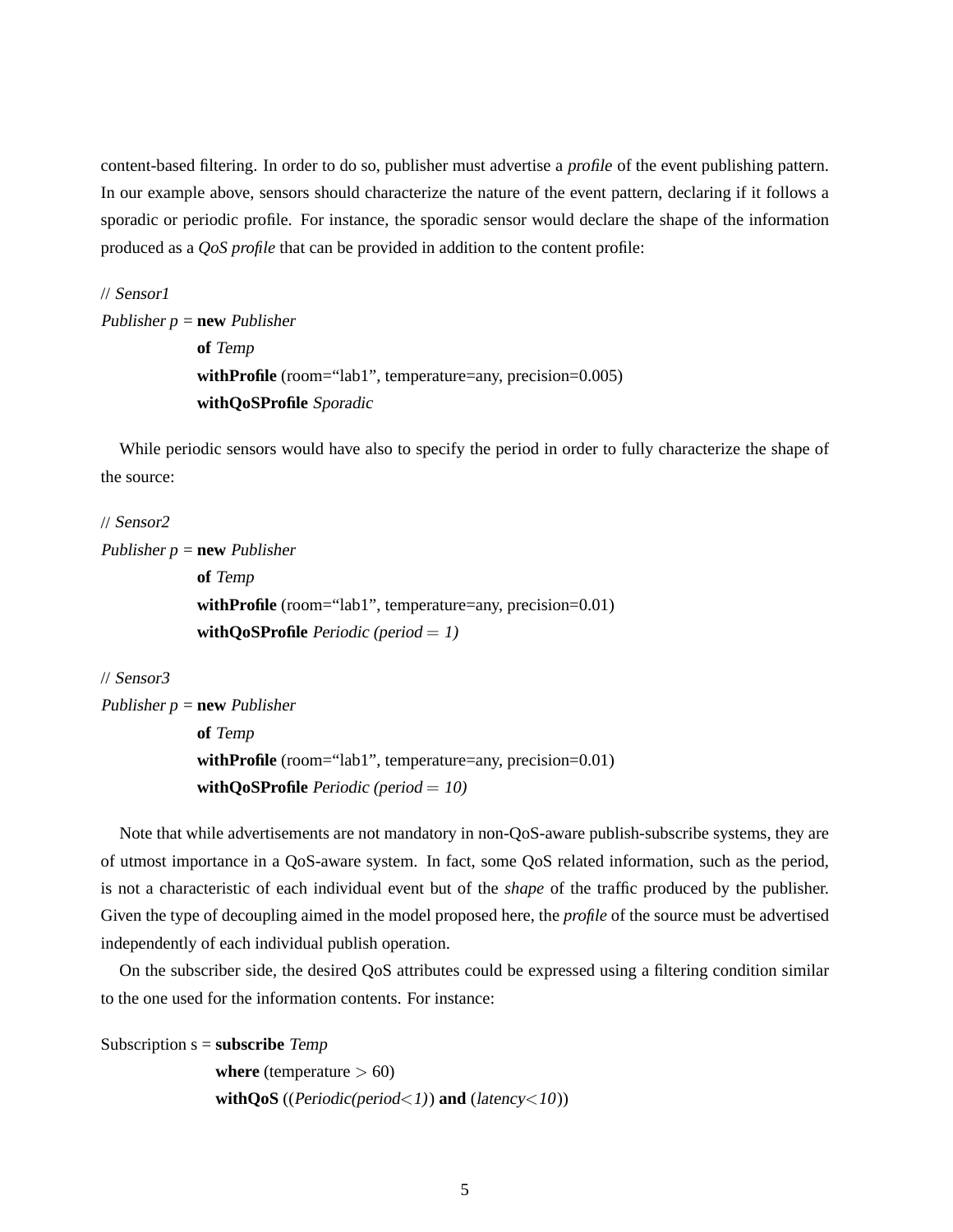There are a number of issues regarding this model that need to be emphasized. First, some of the QoS attributes specified in the subscription, such as the latency attribute, have no match in the information being advertised, and must be interpreted by the message broker itself. Other examples include a QoS specification including a reliability attribute, that depends of the available transport protocols. Additionally, a subscription may be refused due to lack of system resources. For instance, it may be impossible to satisfy the latency constraint specified in the subscription.

### **3 QoS-Aware Distributed Message Brokers**

Some QoS parameters are already supported in some publish-subscribe models or systems, such as CORBA Notification Service [11], Java Message Service [14] or Distributed Asynchronous Collections [9]. This is the case of message reliability, message priority, message earliest delivery time, message expire time, duplicate message detection or message ordering, for instance. Depending on the architecture, these QoS parameters may be supported or not.

As far as we know, QoS parameters such as latency, bandwidth, availability, jitter or loss ratio, that have been widely studied in the direct communication paradigm, are not adequately addressed in publishsubscribe systems. Hence, we envision a message broker that also copes with this type of QoS parameters. This is a difficult task that is considerably different from ensuring existing QoS parameters such as message reliability or message ordering, for instance. To ensure this sort of QoS parameters it is necessary to do reservation of resources along the path(s) connecting publishers and subscribers. In a publish-subscribe system, to preserve the decoupling among the participants, reservations should be done by the message broker on behalf of the applications. This clearly prompts for the development of QoS-aware distributed message brokers.

A QoS-aware message broker is a distributed component that manages the following entities:

- Publishers' advertisements, including the *QoS profiles* of the information being advertised.
- Subscriptions, including desired *QoS conditions*.
- System resources.

The system resources represent the networking, memory and processing resources available to support the exchange of events. They encapsulate low-level QoS protocols, such as RSVP or other similar mechanisms widely used in direct communication systems [5, 4, 16, 3]. To ensure QoS, the access to these resources must be restricted. A QoS-aware message broker must implement a resource accounting module and an admission control module. The former should be responsible for the bookkeeping part, while the latter is responsible for admitting or rejecting new subscriptions (to do that it must use the accounting module facilities).

Consider for instance the network of Figure 1 and subscriptions of the form: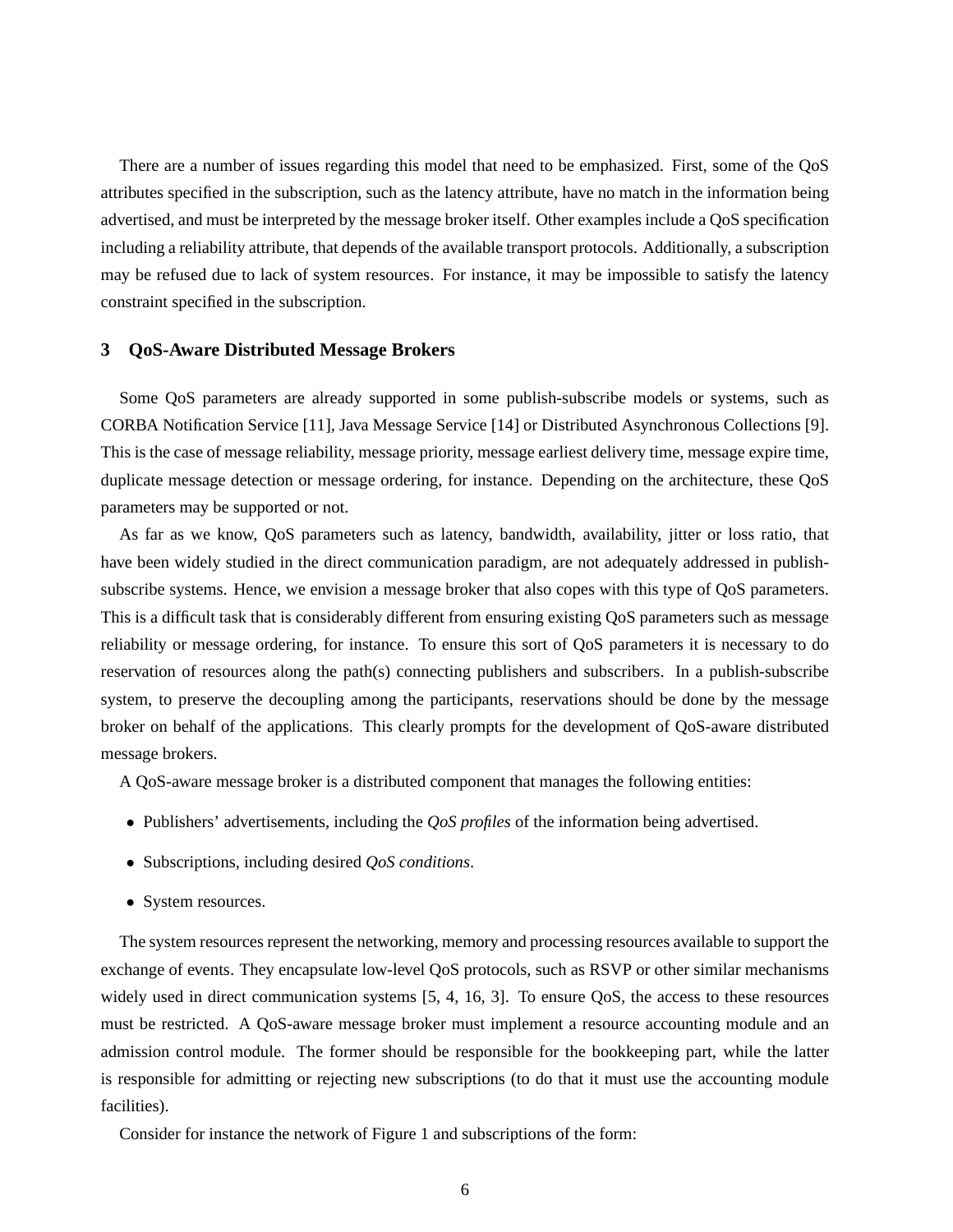

**Figure 1. Automatic reservations**

//C1

Subscriber <sup>s</sup> = **subscribe** Temp **where** (temperature  $> 60$ ) **withQoS** (Periodic(period≤1) **and** latency<10)

//C2

Subscriber <sup>s</sup> = **subscribe** Temp **where** (temperature  $> 60$ , precision  $= 0.005$ ) **withQoS** (Sporadic)

In response to such subscription, the message broker would have to make reservations  $R1$  and  $R3$  to satisfy the request of Client  $C1$  and reservation  $R2$  to satisfy the subscription of client  $C2$ . The message broker is also responsible for optimization of resources. To save resources it should try to merge subscrip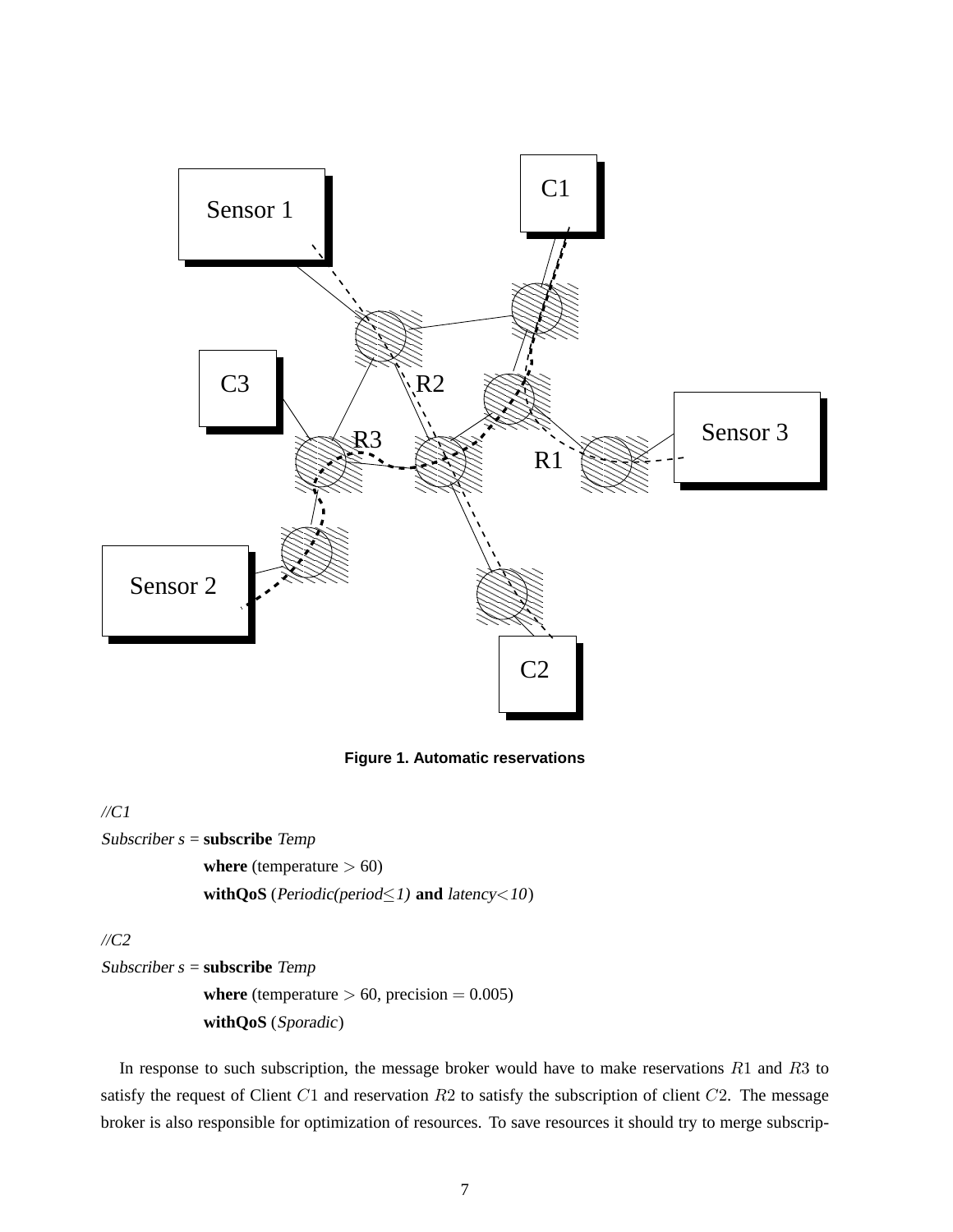tions as close to subscribers as possible. For instance, suppose that another client performs the following subscription:

//C3

Subscriber <sup>s</sup> = **subscribe** Temp **where** (temperature  $> 60$ ) **withQoS** (Periodic(period≤1) **and** latency<20)

This third subscription can be satisfied using the reservation R3, made to satisfy the subscription of client C1. A QoS-aware broker must be able to implement this type of optimizations to save valuable resources. This type of problem, often known as the merging problem, has been studied for content-based addressing [7] and must now be extended to cover also QoS considerations.

The main difficulty of implementing a QoS-aware distributed message broker is that one must be able to deal with complex optimization problems. The definition of scalable and efficient heuristics to deal with allocation and sharing of resources in face of dynamic subscription and advertisement patterns is a challenging research area.

### **4 An Instantiation Using RSVP**

We have started to build a first prototype of our QoS event-architecture (IndiQoS) on IP networks with RSVP [4] with Integrated Services [5, 16]. This work, reported in [1], addresses the following issues:

- *selection of meaningful QoS parameters for publishers and subscribers*: QoS parameters must be chosen in a way that allows translation to the underlying network architecture;
- *mapping problem*: how to setup network resources to optimally route events from publishers to subscribers. Usually, this problem reduces to distribute (map) available IP multicast addresses to subscribers of events.

For the sake of simplicity, in this first prototype, we chose token bucket parameters as QoS parameters for applications (as in [5], we also require the peak data rate value to be provided). Therefore, publishers and subscribers should specify values for bucket size and rate. Additionally, subscribers may also include a latency constraint.

Depending on the specified QoS parameters, different services are required from the network protocols. A controlled-load service [15] is required when both publisher and subscriber request token-bucket parameters. A guaranteed service [13] is required when the subscriber also requests latency. If the subscriber does not specify any QoS parameter, only best-effort service is required.

In the same paper [1], we also discuss why QoS parameters must be taken into account when solving the mapping problem. In this setting, an efficient solution to the mapping problem should try to merge related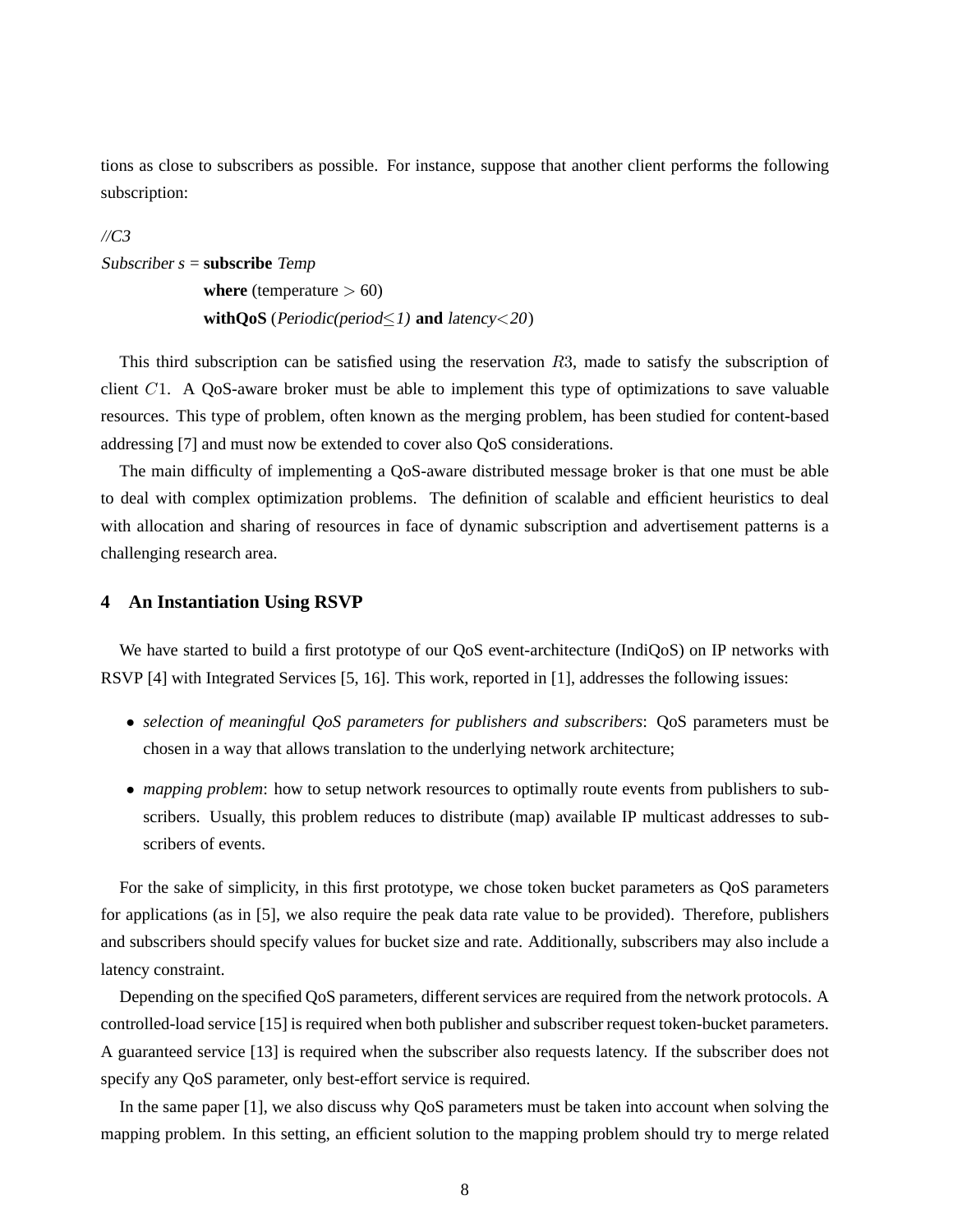subscriptions such that a same connection at the network level can be used to support several subscribers with compatible QoS requirements.

### **5 Conclusion**

This paper discusses the issue of supporting QoS attributes in publish-subscribe systems. We advocated that QoS attributes should be managed in a uniform way with regard to other attributes such as type or content. In particular, we presented a model for applications, with QoS-aware publications and subscriptions that preserves the decoupling that makes the publish-subscribe model so appealing. Using QoS based subscription, consumers of information may specify in a declarative manner both the type, content and QoS attributes such as latency, reliability, etc, of the information they are interested. To support such model, new QoS-aware distributed message brokers must be built. These brokers must be able to match subscription with run-time parameters such as the location of participants and the available resources. Additionally, these brokers must be able to promote resource sharing when subscriptions are compatible.

### **References**

- [1] Filipe Araújo and Luís Rodrigues. The IndiQoS message broker: an instantiation using RSVP. DI/FCUL TR 02–3, Department of Computer Science, University of Lisbon, March 2002.
- [2] Jean Bacon, Ken Moody, John Bates, Richard Hayton, Chaoying Ma, Andrew McNeil, Oliver Seidel, and Mark Spiteri. Generic support for distributed applications. *IEEE Computer*, March 2000.
- [3] S. Blake, D. Black, M. Carlson, E. Davies, Z. Wang, and W. Weiss. An architecture for differenciated services, December 1998. RFC 2475.
- [4] Ed.R. Braden, L. Zhang, S. Berson, S. Herzog, and S. Jamin. Resource reservation protocol (RSVP) — version 1 functional specification, September 1997. RFC 2205.
- [5] R. Braden, D. Clark, and S. Shenker. Integrated services in the internet architecture: an overview, June 1994. RFC 1633.
- [6] Antonio Carzaniga. *Architectures for an Event Notification Service Scalable to Wide-area Networks*. PhD thesis, Politecnico di Milano, December 1998.
- [7] Antonio Carzaniga, David S. Rosenblum, and Alexander L Wolf. Design and evaluation of a wide-area event notification service. *ACM Transactions on Computer Systems*, 19(3):332–383, August 2001.
- [8] P. Th. Eugster, R. Guerraoui, and Christian H. Damm. Linguistic support for large-scale distributed programming. In *In 16th ACM Conference on Object-Oriented Programming Systems, Languages and Applications (OOPSLA 2001)*, pages 131–146, October 2001.